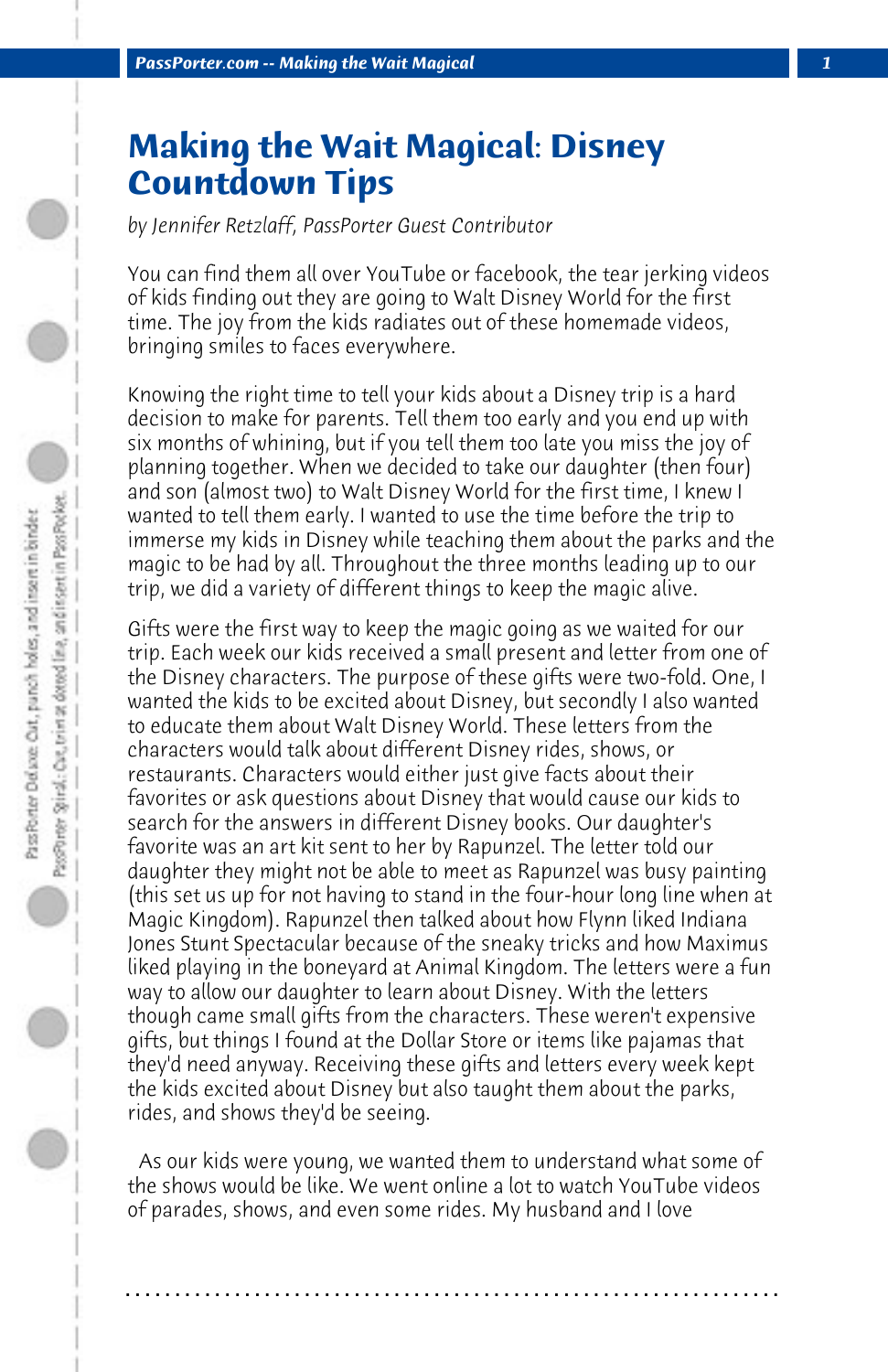Fantasmic but as our kids were four and two, we were worried that they'd be scared. We found some video coverage of the show and talked through what was happening. Doing this ahead of time allowed our kids to ask us questions they might have and prepare them for what was going to happen. It was a great bonding experience and a fun way to keep the Disney magic going as we counted down.

 Activities were another way we kept the magic going as we anxiously waited for our trip. Writing letters to Disney characters was a fun activity for our daughter. We took time to write to Mickey and friends about coming and she told him what she was excited about. Her excitement when she received a letter back was Disney magic at its best. As we got closer to our trip we used this time to get ready. We made a Disney calendar and chain that helped us countdown that last month of the trip. Even though our kids were too little to really understand a calendar, the Disney pictures and repetition of the pictures helped them figure out how many days (or sleeps as they call it) were left until the trip. You can find all sorts of amazing Disney countdowns now on the internet. Not only are they fun to countdown with, but they are also fun to make these together. Mousekeeping envelopes were another fun and magical adventure we did together during our wait. We used Disney stickers and scrapbooking paper to design our own mousekeeping envelopes. We also made a variety of small crafts together such as pixie dust cards, luggage tags, and stroller signs during our wait. Although they were small craft ideas, it was a fun way to work together and talk Disney.

During our last few weeks, we made a shopping list for our daughter. We headed to Target and allowed her to shop for her needed items. She loved being able to choose what flavor of lip gloss, and color of hand sanitizer she would have in her bag. Although it wasn't Disney related, she had a great time and it definitely kept the magic going for us. We also did this with her airplane carry on bag. We made a packing checklist and allowed her to pack on her own. These are both things that I would have had to do anyway, so why not make it a fun adventure?

 Finally, in the last few weeks before we left, we started to play new games to keep the magic going while also teaching our kids about Disney. We'd play, "Which park am I in?" where we'd give clues about different rides and we'd have to guess which park it was in. The goal was to hopefully prevent some meltdowns while there of them wanting to ride Splash Mountain while we were in Animal Kingdom. Other easy games were "What ride am I," and "what princess am I?" These are all fun entertaining ways to keep the magic going while learning about the parks.

**. . . . . . . . . . . . . . . . . . . . . . . . . . . . . . . . . . . . . . . . . . . . . . . . . . . . . . . . . . . . . . . . . .**